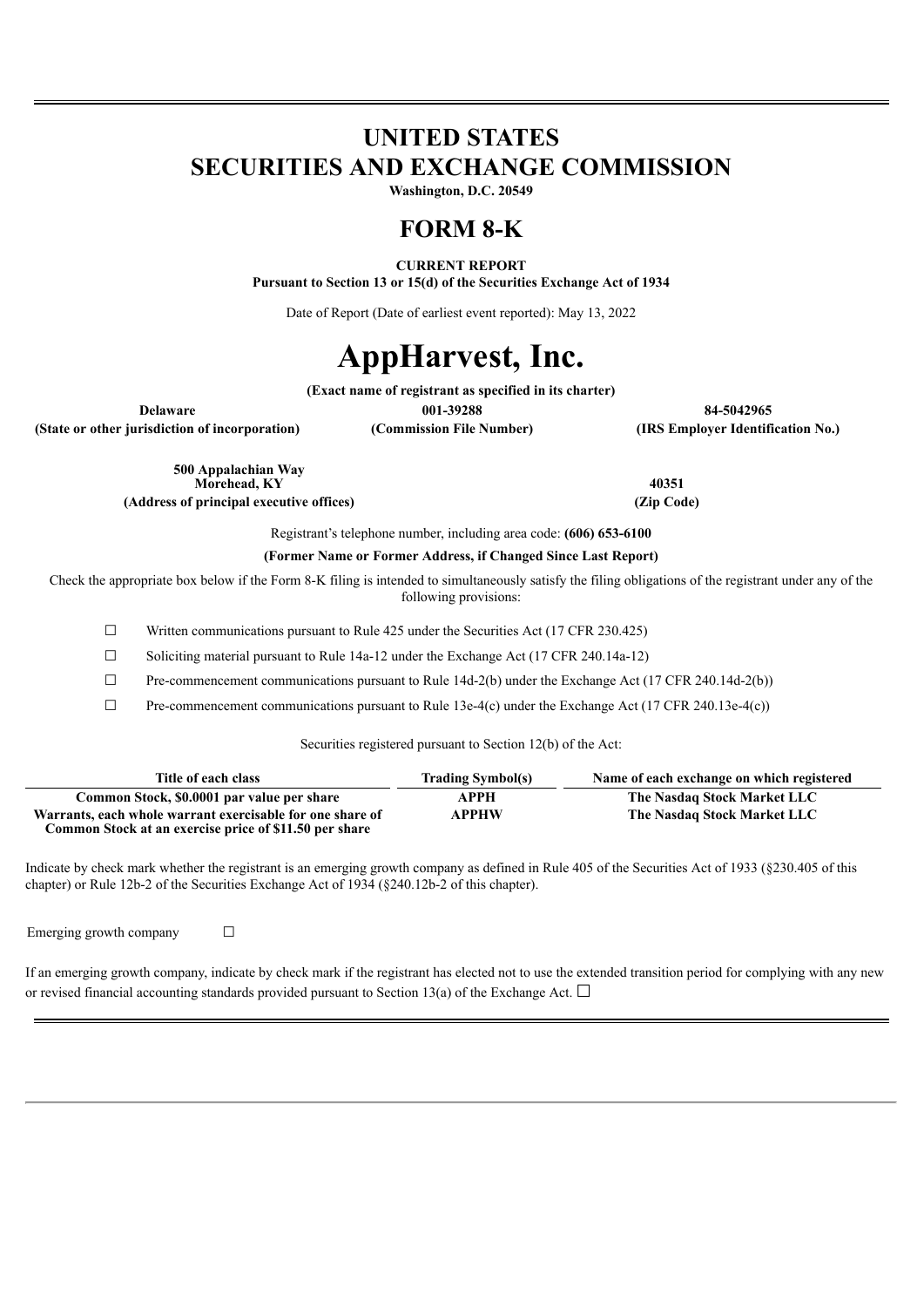#### **Item 5.07 Submission of Matters to a Vote of Security Holders**

On May 13, 2022, AppHarvest, Inc. (the "Company") held its 2022 Annual Meeting of Stockholders (the "Annual Meeting"). There were 69,907,935 shares of common stock represented at the Annual Meeting by valid proxies or voted at the Annual Meeting, which was approximately 69% of the shares of common stock entitled to vote at the Annual Meeting. At the Annual Meeting, the Company's stockholders voted on the three proposals set forth below. A more detailed description of each proposal is set forth in the Company's definitive proxy statement on Schedule 14A, filed with the Securities and Exchange Commission on April 1, 2022.

#### **Proposal 1 – Election of Directors**

Jonathan Webb, David Lee, Kiran Bhatraju, Ciara A. Burnham, Greg Couch, Patrick Halfmann, Anna Mason, R. Geof Rochester, Martha Stewart and J. Kevin Willis were each elected to serve as a member of the Company's Board of Directors (the "Board") until the 2023 Annual Meeting of Stockholders and until his or her successor is duly elected or qualified, by the following votes:

| Votes For    | <b>Votes Withheld</b> | <b>Broker Non-Votes</b> |
|--------------|-----------------------|-------------------------|
| 39,474,367   | 8,329,746             | 22,103,822              |
| 47,072,825   | 731,288               | 22, 103, 822            |
| 37,096,992   | 10,707,121            | 22, 103, 822            |
| 37,254,711   | 10,549,402            | 22,103,822              |
| 37,227,505   | 10,576,608            | 22, 103, 822            |
| 47,067,101   | 737,012               | 22,103,822              |
| 37, 181, 497 | 10,622,616            | 22, 103, 822            |
| 47,042,368   | 761,745               | 22,103,822              |
| 37,497,646   | 10,306,467            | 22,103,822              |
| 46,768,830   | 1,035,283             | 22, 103, 822            |
|              |                       |                         |

#### **Proposal 2 – Ratification of the Selection of Independent Registered Public Accounting Firm**

The stockholders ratified the selection by the Audit Committee of the Board of Ernst & Young LLP as the Company's independent registered public accounting firm for the year ending December 31, 2022, by the following votes:

| votes For  | <b>Votes Against</b><br>. | Votes Abstain<br>. |
|------------|---------------------------|--------------------|
| 69.408.436 | 370,520                   | 128,979            |

#### Proposal 3 - Approval, on a Non-Binding Advisory Basis, of the Frequency of Future Non-Binding Advisory Votes to Approve the Compensation **of the Company's Named Executive Officers**

The stockholders approved, on a non-binding advisory basis, to hold future non-binding advisory votes to approve the compensation of the Company's named executive officers every year by the following votes:

| One Year                         | Years<br>l WO- | l'hree Years | ∕otes<br>Abstain        | <b>Broker Non-Votes</b> |
|----------------------------------|----------------|--------------|-------------------------|-------------------------|
| $A^{\epsilon}$<br>17.294<br>41.4 | 142.374        | 205,294      | 99 <sup>4</sup><br>161. | .103.822                |

In light of this result, the Board determined to hold future non-binding, advisory votes on executive compensation every year, so that the next such vote will be held at the Company's 2023 Annual Meeting of Stockholders. Under Section 14A(a)(2) of the Securities Exchange Act of 1934, as amended, the Company will hold the next non-binding, advisory vote on the frequency of holding a non-binding, advisory vote on the Company's executive compensation no later than its 2028 Annual Meeting of Stockholders.